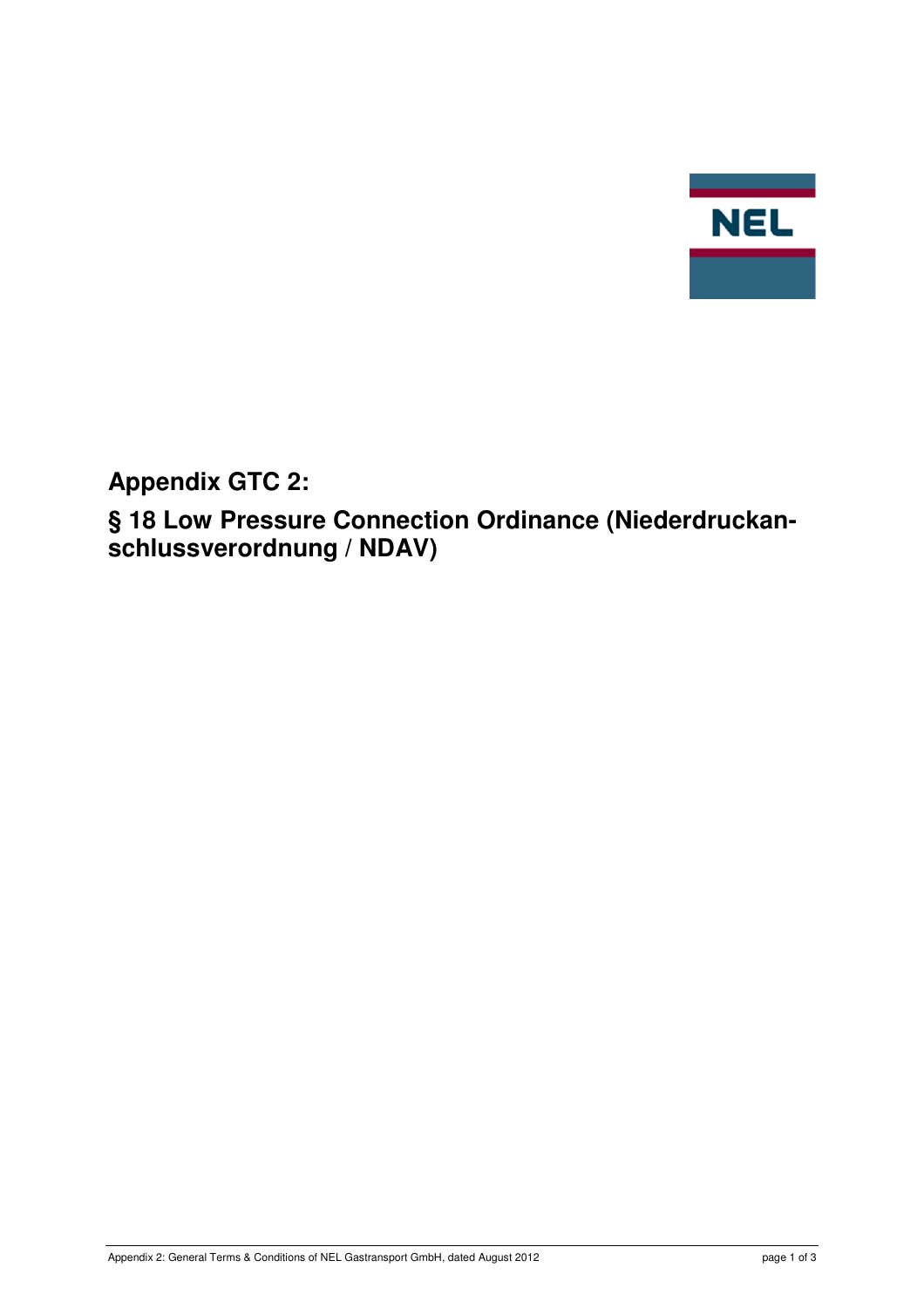- (1) To the extent the network operator is liable due to contract, connection usage relation or tortious acts for damages suffered by the shipper due to interruptions or irregularities of the connection usage and default of the company or its vicarious agents or servants is required
	- 1. regarding financial loss willful misconduct or gross negligence shall be assumed subject to refutation,
	- 2. regarding damages to property willful misconduct or negligence shall be assumed subject to refutation.

In case of financial loss pursuant to sentence 1 number 1 liability due to other negligence shall be excluded.

- (2) Liability of the network operator for damages to property towards its connection users caused neither by willful misconduct nor gross negligence shall be respectively limited to 5.000 Euro. Liability for damages to property not caused by willful misconduct shall per damaging event be limited to
	- 1. 2,5 million Euro in case of up to 25.000 connection users connected to its own network;
	- 2. 10 million Euro in case of 25.001 to 100.000 connection users connected to its own network;
	- 3. 20 million Euro in case of 100.001 to 200.000 connection users connected to its own network;
	- 4. 30 million Euro in case of 200.001 to one million connection users connected to its own network;
	- 5. 40 million Euro in case of more than one million connection users connected to its own network.

Damages of connection users connected to mid and high pressure shall be implied in the aforementioned limits.

(3) Paragraph 1 and 2 shall also apply to connection users' claims in tort against third-party network operators in terms of § 3 number 27 Energy Industrial Act. Liability of third-party network operators in terms of § 3 number 27 Energy Industrial Act shall totalling be limited per damaging event to three times the maximum amounts it is liable towards its own connection users in accordance to paragraph 2 sentence 2. If the third-party network operator has no own connection users connected to its network in terms of this Ordinance, the liability shall totalling be limited to € 200 million. Damage claims of costumers who are not covered by this Ordinance and which are claimed against the third party due to tort may be regarded for the maximum amounts pursuant to sentences 2 and 3 if case by case these claims are limited in accordance with paragraph 2 sentence 1. At request the network operator shall be obliged to inform its connection users about the facts related to the damaging caused by a third-party network operators in terms of § 3 number 27 Energy